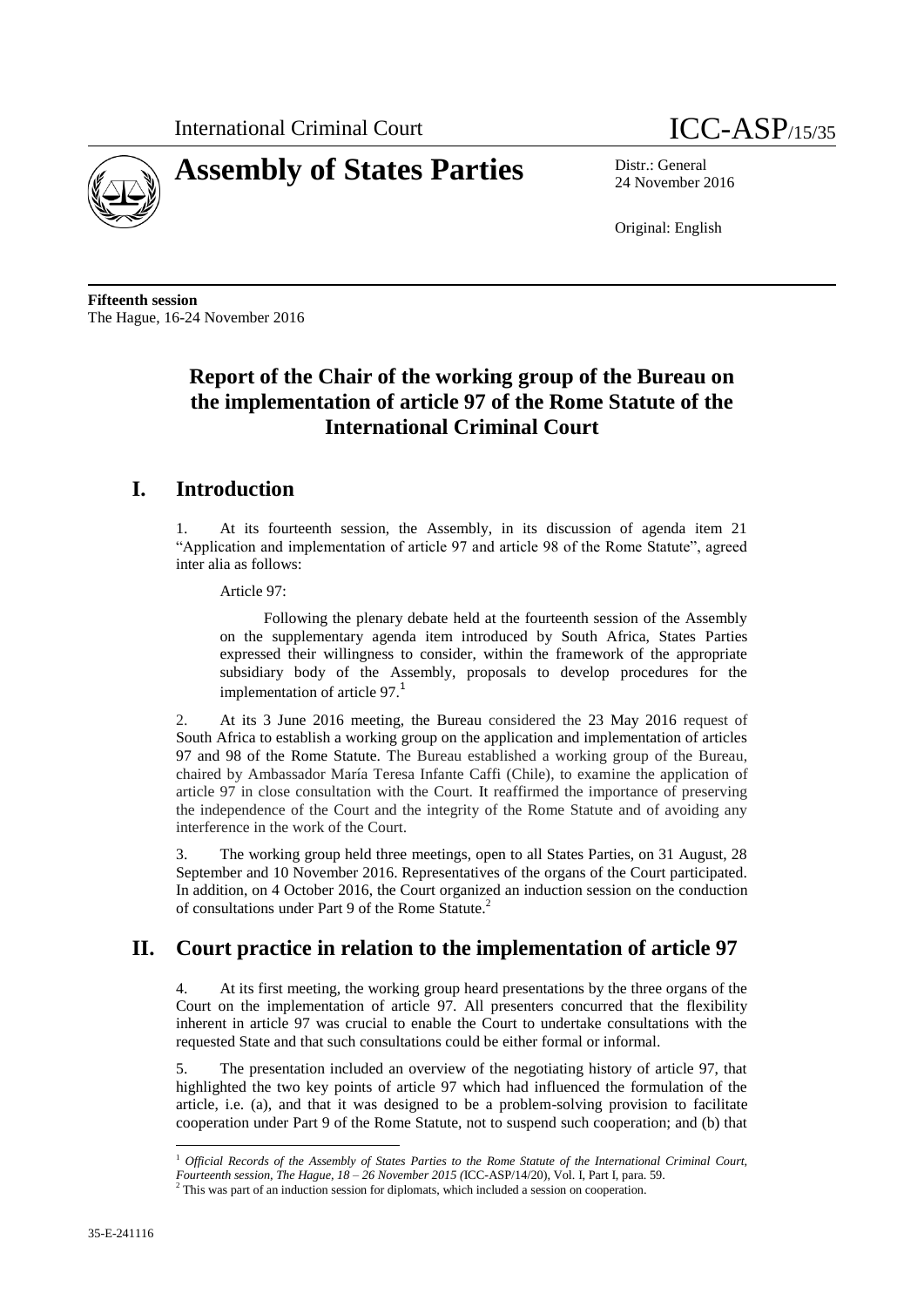it was an article of general application to the whole of Part 9, functioning as a mechanism to deal with the various technical or substantive problems that could arise in implementing a request for cooperation, where discussions between the Court and a State would be essential in resolving said matters. Further, the presentation underscored that the negotiators had intended the formulation of article 97 to be stated in broad language with the aim of ensuring flexibility, which would benefit both States and the Court. States had preferred that the mechanism not be restrained or restricted by procedures, and for this reason had decided not to include a rule on article 97 in the Rules of Procedure and Evidence.

6. Furthermore, it was recalled that the negotiators had recognized that State cooperation would be essential to the functioning of the Court and that the Rome Statute conceived it as one of the foundations of the criminal justice system where there should be no arbitrary grounds for refusal to cooperate. The absence of rules for article 97 was intended to provide the necessary flexibility for consultations, since it was not foreseeable to elaborate rules and procedures to govern every possible scenario that could arise. Consultations were case-specific, might be time-sensitive or protracted, could be either informal or formal, and might be resolved inter-parties or could require resolution by a Chamber. In summary, consultations could be either formal or informal, and this flexibility had proved useful for the Court.

7. The Court highlighted the importance of flexibility in implementing requests for cooperation. Article 97 was a tool at the disposal of the requested States to draw to the attention of the relevant organ any difficulty in implementing a specific request for cooperation. Consultations were often crucial to the execution of the requests for cooperation and were conducted on a regular basis in relation to each request. Such consultations related to a range of issues, operational, practical, or substantive ones, and served as a problem-solving mechanism for the benefit of the implementing State. They also aimed to enable effective and timely execution of a request for cooperation, particularly when it pertained to a judicial deadline.

#### **III. National experiences with respect to the application of article 97**

8. At its second meeting, the working group heard presentations by representatives of two situation countries, the Democratic Republic of the Congo (DRC) and Côte d'Ivoire, on their experiences with the implementation of cooperation requests by the Court. The group also heard from Belgium's Federal Coordinator for the cooperation with the International Criminal Court and Tribunals, Central Authority, on the implementation of requests for cooperation.

9. A representative of the Democratic Republic of the Congo, described its legal framework for cooperation with the Court, the key actors (institutional, political and operational focal points), the formal and informal procedures for cooperation, and the practical steps followed. Furthermore, the DRC had also faced the same situation as South Africa with respect to the arrest warrant issued for Mr. Al- Bashir, a case in which there had been no consultations. He stressed that if consultations were not carried out, there was a high chance that a State would not be able to comply with the request for cooperation.

10. A representative of Côte d'Ivoire cited the legal basis for judicial cooperation between his State and the Court and indicated the offices responsible for implementing cooperation with the Court. He described the steps which constituted the procedure for execution of requests for assistance, and the process of consultation with the Court in dealing with requests for cooperation.

11. The Federal Coordinator for Belgian judicial cooperation with the international criminal jurisdictions, President of the Belgian Task Force for Criminal Justice, informed the meeting of the procedures followed in relation to requests for cooperation from the Court and how difficulties are addressed, including consultations with the Court to comply with an arrest warrant. He outlined the causes for consultation applicable to any request for cooperation and the procedures followed in respect of specific causes for consultation.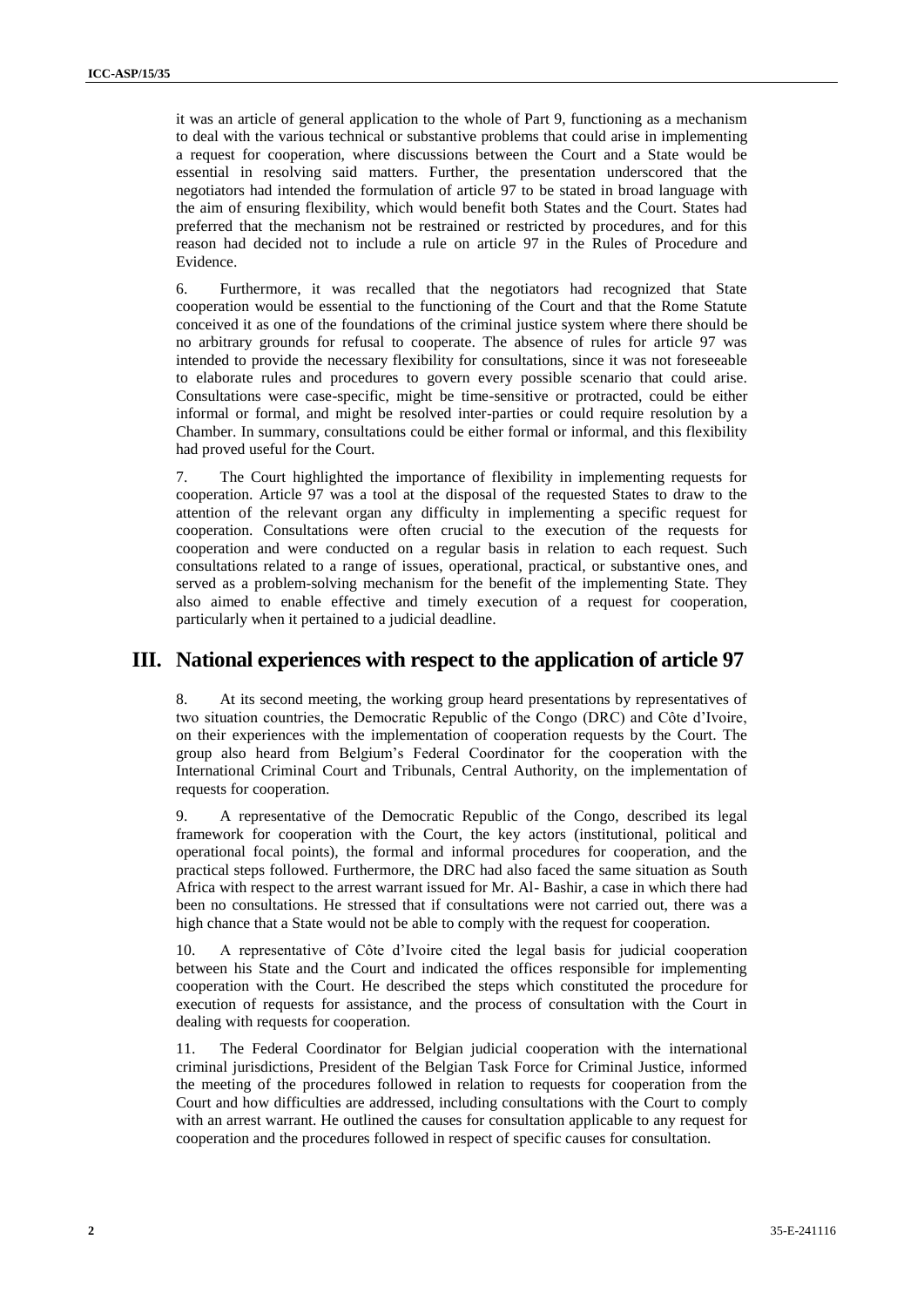## **IV. Issues identified with respect to the implementation of article 97**

12. Some delegations recalled that the working group had been established pursuant to the mandate to the Bureau for the purpose of discussing the nature and scope of the consultations envisaged in article 97. Its purpose, although comprising an examination of the day-to-day implementation of the article in order to identify and attempt to respond to the type of matters that had led South Africa to raise the issue at the fourteenth session of the Assembly, were not limited to these questions.

13. States highlighted the importance of the working group respecting the judicial independence of the Court, and some cautioned that certain matters that were *sub judice*  should not be considered.

14. Furthermore, of the three situations listed in article 97 that could trigger consultations, the provisions of sub-paragraph (c) were seen as posing complex problems of compliance with the Court's request for cooperation when it may require a State to breach a prior treaty obligation. A view was expressed that this provision envisioned a possible conflict of law and legal principles between customary international law, a regional treaty and the Rome Statute, and that article 97 was designed to assist States to address this matter in search for a solution.

15. Regarding the mandate of the working group, some States referred to the legislative history of the article as a useful tool since it showed that ensuring flexibility had been a key factor that explained the broad scope of the article. Other States regarded that it was also of interest to look at the possibility to extend the mandate of this working group in order to seek for possible developments of regulations or of rules or procedures to implement article 97, and that States should be allowed to submit alternative texts thereof.

16. Some delegations suggested that the working group should first evaluate the usefulness as well as the necessity of elaborating rules on article 97. Furthermore, it was suggested that it should also rely on the Court's collaboration when considering this matter. If regulations were then considered necessary, the group should ascertain the Court's proposals, as well as the timeline it envisaged in light of the *sub judice* process.

17. Some delegations remarked that the implementation of article 97 under the form of regulations or rules had to respect the legislative intent of the drafters of the article. It was also stated that additional legal obligations on States should be avoided.

18. Further, it was suggested that in case of total disagreement on the subject, the Assembly could consider a request to the International Court of Justice for an advisory opinion on the conflict of laws, rather than seeking judicial interpretation by the Court.

19. The representative of South  $A$ frica<sup>3</sup> provided substantive comments about the resorting to article 97 on the basis of conflicting treaty obligations. In invoking article 97 with a view to consulting with the Court on problems that were considered to prevent it from complying with an arrest warrant, this State Party expressed that it found that there were no clear procedures allowing for a distinction between the diplomatic and legal processes for consultations.

20. The representative of South Africa also said that there should be an analogy with the situation encompassed by article 93, paragraph 3, of the Statute and regulation 108 of the Regulations of the Court. He suggested that procedures to address problems arising under article 97 be drawn up along the lines of rule 108, which set out specific procedures and timelines in respect of a dispute on the legal situation of a request for cooperation. Then, only when this stage was exhausted, should it be referred to a judicial phase. Before this, article 97 was to be seen as a process characterized by its diplomatic nature. Accordingly, a proposal submitted by South Africa on the implementation of article 97 of the Rome Statute, dated 3 October 2016, was conveyed to all States Parties on 7 October, to serve as an input for further discussions of the subject.

 $\overline{a}$ 

<sup>3</sup> South Africa had proposed the consideration of regulations for article 97 at the fourteenth session of the Assembly.